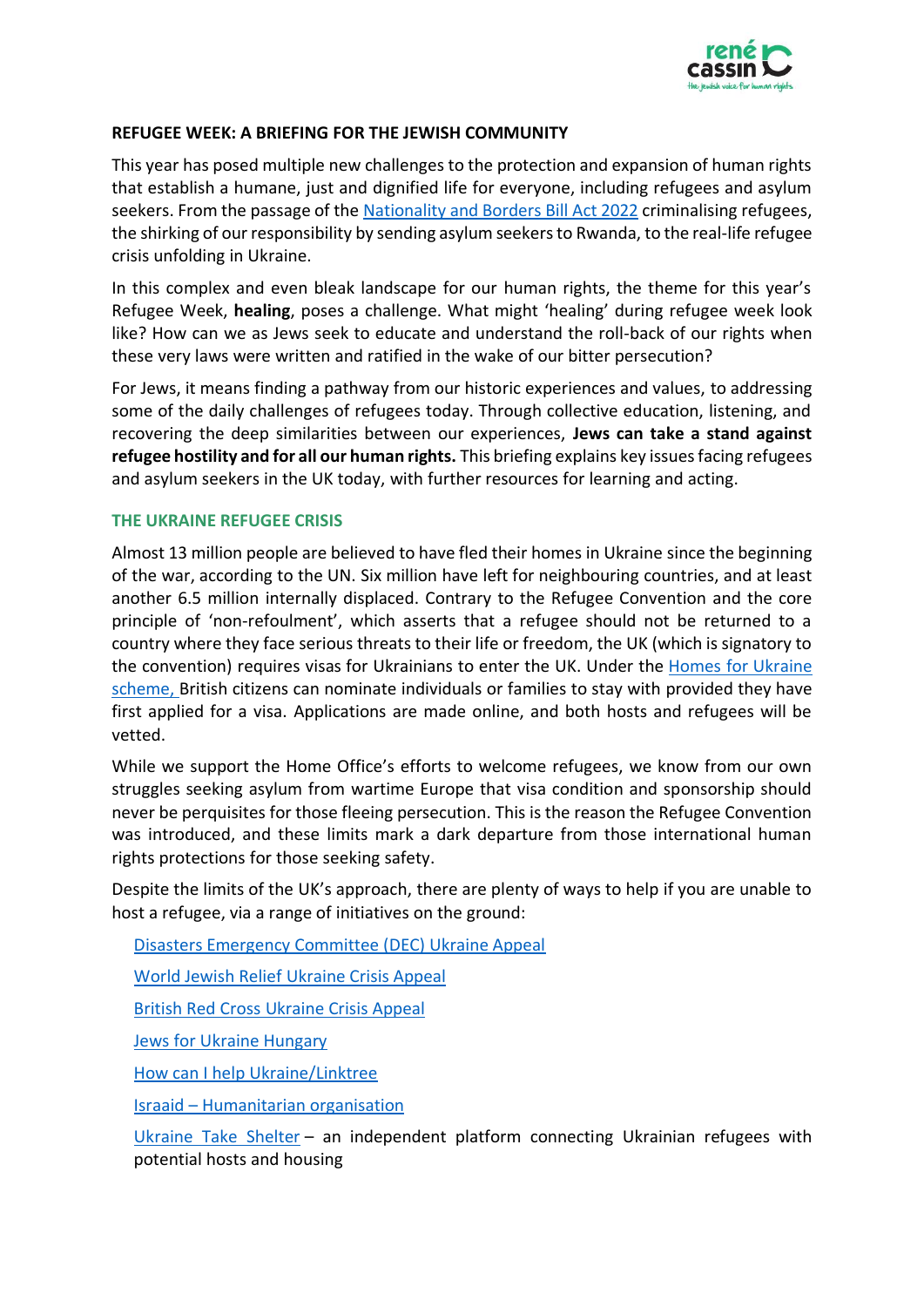

[Refugees at home](https://eur01.safelinks.protection.outlook.com/?url=https%3A%2F%2Fwww.refugeesathome.org%2F&data=04%7C01%7Cmia.hasenson-gross%40renecassin.org%7Cdf36ccfa08014d92412808da0664d9ee%7Cec309b0d1bb547b5bc394cf6177239b1%7C0%7C0%7C637829327476897734%7CUnknown%7CTWFpbGZsb3d8eyJWIjoiMC4wLjAwMDAiLCJQIjoiV2luMzIiLCJBTiI6Ik1haWwiLCJXVCI6Mn0%3D%7C3000&sdata=awy8wD8JwHl8cirdqvvth%2Bef0eMAucfjQpSBmZCRXMk%3D&reserved=0) – UK based organisation coordinating between hosts and refugees (not Ukraine specific)

## **THE NATIONALITY AND BORDERS BILL: AKA THE ANTI-REFUGEE BILL**

This year, the government passed a set of laws outlining the biggest attack on refugee protection that we have ever seen in this country. These laws are **[unsafe, unjust, and](https://www.refugee-action.org.uk/why-we-call-it-the-anti-refugee-bill/)  [unlawful.](https://www.refugee-action.org.uk/why-we-call-it-the-anti-refugee-bill/)** They consolidate the hostile environment to migration, penalising refugees because of the way they arrive here, increasing the detention of traumatised asylum seekers, making it harder to identify and support victims of modern slavery. Read our detailed response to the Bill **[here.](https://acrobat.adobe.com/link/review?uri=urn:aaid:scds:US:c03678f4-0f05-4b49-a454-a8599dd41a4e#pageNum=5)**

The horrors of the Holocaust led to the creation of the [Universal Declaration of Human Rights](https://www.un.org/en/udhrbook/pdf/udhr_booklet_en_web.pdf) (1948) and the Convention relating to the Status of Refugees [\(1951 Refugee Convention\)](https://www.unhcr.org/uk/1951-refugee-convention.html), yet this Bill totally **contravenes the moral and legally binding standards established to prevent history repeating itself following the experience of Jewish refugees.** 

## **PROCESSING REFUGEES IN RWANDA**

The UK government's plans propose offshore processing and settling of asylum seekers in Rwanda. **These measures are inhumane, dangerous, and ineffective**. They contravene international human rights obligations, including the 1951 Refugee Convention and the Universal Declaration of Human Rights (1948): "*Everyone has the right to seek and to enjoy in other countries asylum from persecution"* (Article 14).

Rwanda's record of persecuting journalists and opposing politicians means the camps will lack any meaningful scrutiny and increase likelihood of abuse. The camps are inspired by Australia's [widely condemned offshore detention camps,](https://detentionaction.org.uk/2021/11/12/offshore-detention-what-you-need-to-know/) which recorded a dozen deaths, numerous cases of violence, sexual assault, and suicide. Rwanda itself also has a poor human rights record, the UK giving asylum to people fleeing Rwanda as recently as last year, and [Rwandan police shot 12 refugees dead](https://www.hrw.org/news/2022/04/14/uk-plan-ship-asylum-seekers-rwanda-cruelty-itself#:~:text=Rwanda%20has%20a%20known%20track,particularly%20targeting%20critics%20and%20dissidents.) who were protesting against poor conditions in the camps there. LGBTQI+ refugees are at particular risk, according to widespread evidence from Human Rights Watch, and Rwandan LGBTQ+ organisations on the ground. Read more via Rainbow [Migration.](https://www.rainbowmigration.org.uk/news/rwanda-is-not-safe-for-lgbtqi-people/)

#### **Write to your MP using templates from these organisations:**

[Asylum welcome](https://www.asylum-welcome.org/template-letter-to-mps-rwandan-offshoring/)

#### [Bail for Immigration Detainees](https://www.biduk.org/articles/ask-your-mp-to-take-a-stand-against-deporting-refugees-to-rwanda)

**Write to the airlines** via JCWI's campaign [HERE.](https://www.jcwi.org.uk/airlines-dont-deport-refugees-to-rwanda?utm_source=JCWI+-+Subscribers&utm_campaign=c858533351-rwanda_stop_the_flights&utm_medium=email&utm_term=0_08f6671fed-c858533351-1259844165) One of them, Titan has already pulled out thanks to public pressure.

#### **Sign one or all of these three petitions:**

- **1.** Petition  $\cdot$  No to offshoring! Stop Government plans to send asylum seekers to [Rwanda.](https://www.change.org/p/no-to-offshoring-tell-pritipatel-to-stop-plans-to-send-asylum-seekers-to-rwanda)
- 2. [Stop Priti Patel's offshore refugee camps –](https://r.ippl.es/camps/) Ripples
- 3. [Don't send LGBTQI+ people seeking asylum to Rwanda \(allout.org\)](https://action.allout.org/en/m/a342367e/)